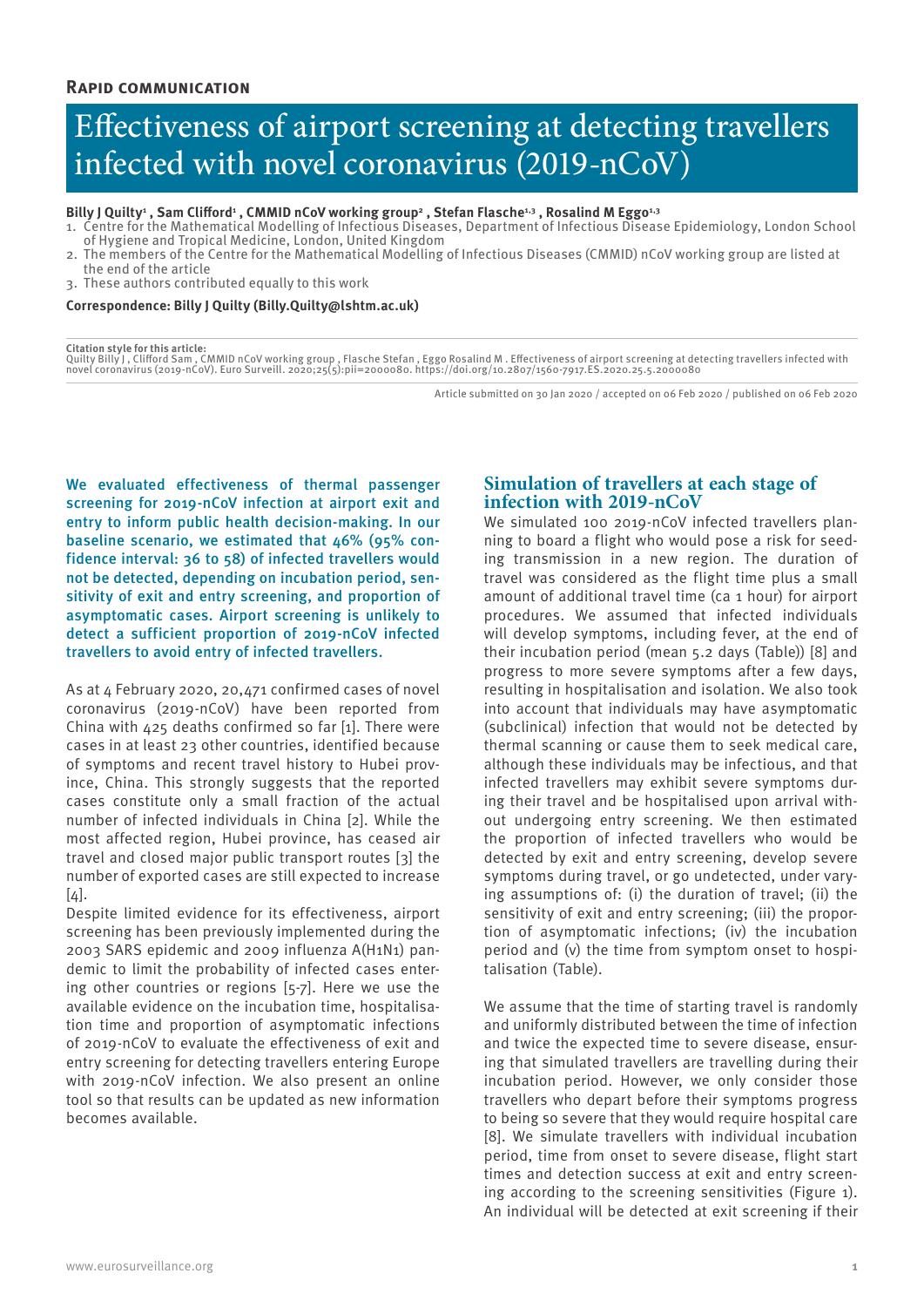## **Table**

Parameter values and assumptions for the baseline scenario estimating effectiveness of exit and entry screening at airports for detecting passengers infected with novel coronavirus (2019-nCoV)

| Parameter                                                                             | Value (baseline scenario)             | Source                                                                                       |
|---------------------------------------------------------------------------------------|---------------------------------------|----------------------------------------------------------------------------------------------|
| Duration of travel                                                                    | 12 hours                              | Beijing - London [18]                                                                        |
| Sensitivity of exit screening                                                         | 86%                                   | Sensitivity of infrared thermal image scanners [19]                                          |
| Sensitivity of entry screening                                                        | 86%                                   | Sensitivity of infrared thermal image scanners [19]                                          |
| Proportion of asymptomatic infections undetectable<br>by typical screening procedures | 17%                                   | 1 of 6 reported asymptomatic in a 2019-nCoV family<br>cluster [11]                           |
| Incubation period                                                                     | Mean 5.2 days, variance<br>$4.1$ days | Reported Gamma distributed mean, variance estimated<br>from uncertainty interval of mean [8] |
| Time from symptom onset to hospitalisation                                            | Mean 9.1 days, variance<br>14.7 days  | Reported Gamma distributed mean, variance estimated<br>from uncertainty interval of mean [8] |

## **Figure 1**

Simulated infection histories of travellers infected with novel coronavirus (2019-nCoV)



**Period** Incubation Symptomatic Severe

The incubation period begins on infection and travellers then progress to being symptomatic and having severe symptoms. Travellers may fly at any point within the incubation or symptomatic phases; any would-be travellers who show (severe) symptoms and are hospitalised before exit. Vertical lines represent the exit screening at start of travel (solid) and entry screening at end of travel (dashed) 12 hours later.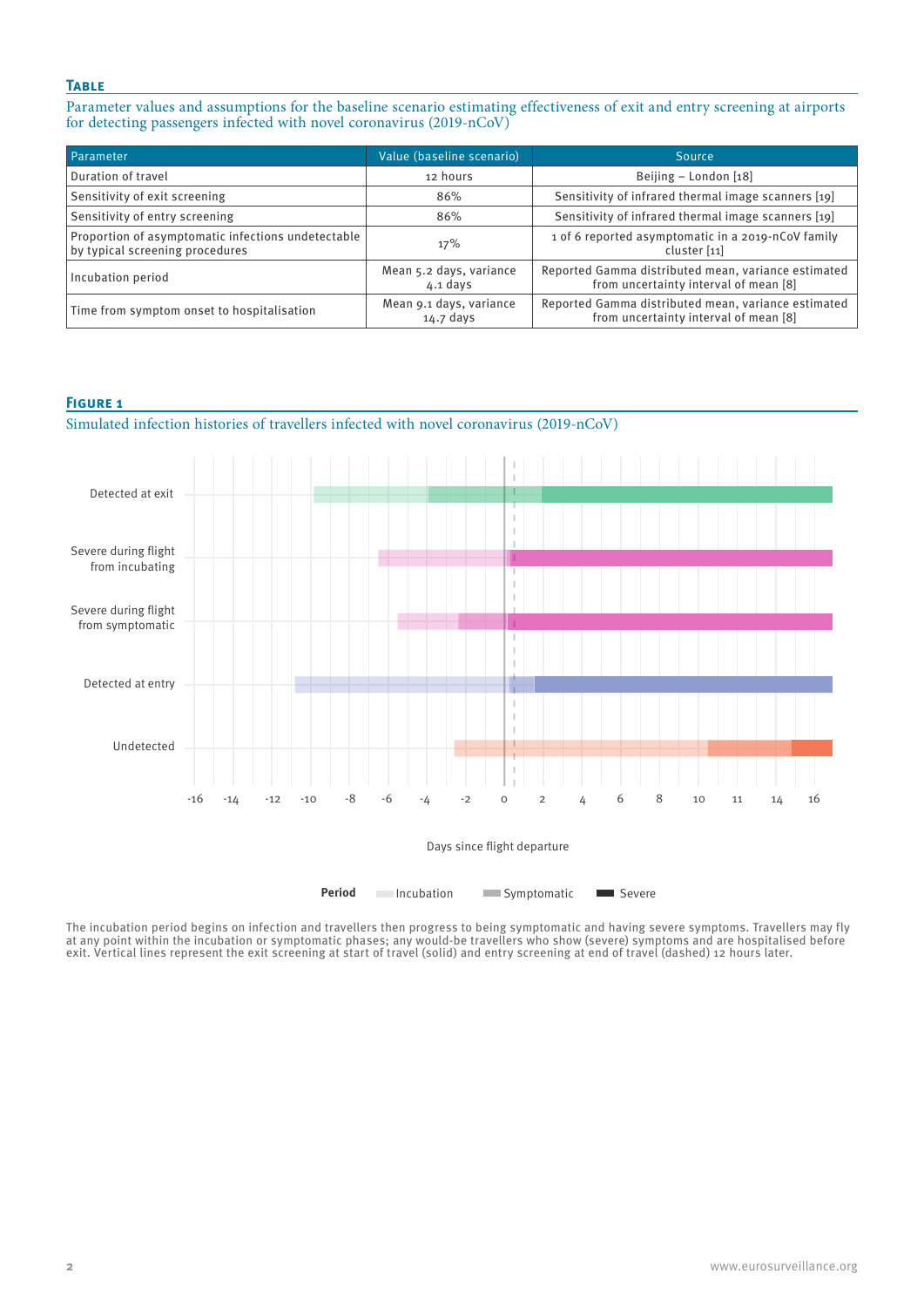## **Figure 2**

Screenshot of Shiny app<sup>a</sup> displaying the number of travellers infected with novel coronavirus (2019-nCoV) detected at airport exit and entry screening with baseline assumptionsb, 95% bootstrap confidence intervals, time distributions for incubation period and time to severe disease\*

#### Effectiveness of airport screening at detecting infected travellers

Last built at 02 Feb 2020 at 15:50:36 by B. Quilty, S. Clifford, S. Flasche, R. Eggo and other members of CMMID at LSHTM



a Source [9].

b Baseline assumptions according to the Table.

Results are from stochastic simulation, and so there may be small variations in the number of travellers in each group when the same parameters are used twice. Sliders are provided to modify the duration of travel, the sensitivity of both exit and entry screening, the proportion symptomatic, and the natural history parameters for the infection.

infection is symptomatic i.e. has detectable fever, their departure time exceeds their incubation period, and their stochastic exit screening success indicates detection. An individual will be detected at entry screening if their infection is symptomatic, their incubation period ends after their departure but before their arrival, they have not been detected at exit screening, and their entry screening result is positive despite imperfect sensitivity. Entry screening detections are further divided into detection due to severe symptoms and detection of mild symptoms via equipment such as thermal scanners. We used 10,000 bootstrap samples to calculate 95% confidence intervals (CI).

The model code is available via GitHub [9] and the results can be further explored in a Shiny app [10] at https://cmmid-lshtm.shinyapps.io/traveller\_screening/ (Figure 2).

## **Effect of screening on detection**

For the baseline scenario we estimated that  $44$  (95%) CI: 33–56) of 100 infected travellers would be detected by exit screening, no case (95% CI: 0–3) would develop severe symptoms during travel, nine (95% CI: 2–16) additional cases would be detected by entry screening, and the remaining 46 (95% CI: 36–58) would not be detected.

The effectiveness of entry screening is largely dependent on the effectiveness of the exit screening in place. Under baseline assumptions, entry screening could detect 53 (95% CI: 35–72) instead of nine infected travellers if no exit screening was in place. However, the probability of developing symptoms during the flight increases with flight time and hence exit screening is more effective for longer flights (Figure 3).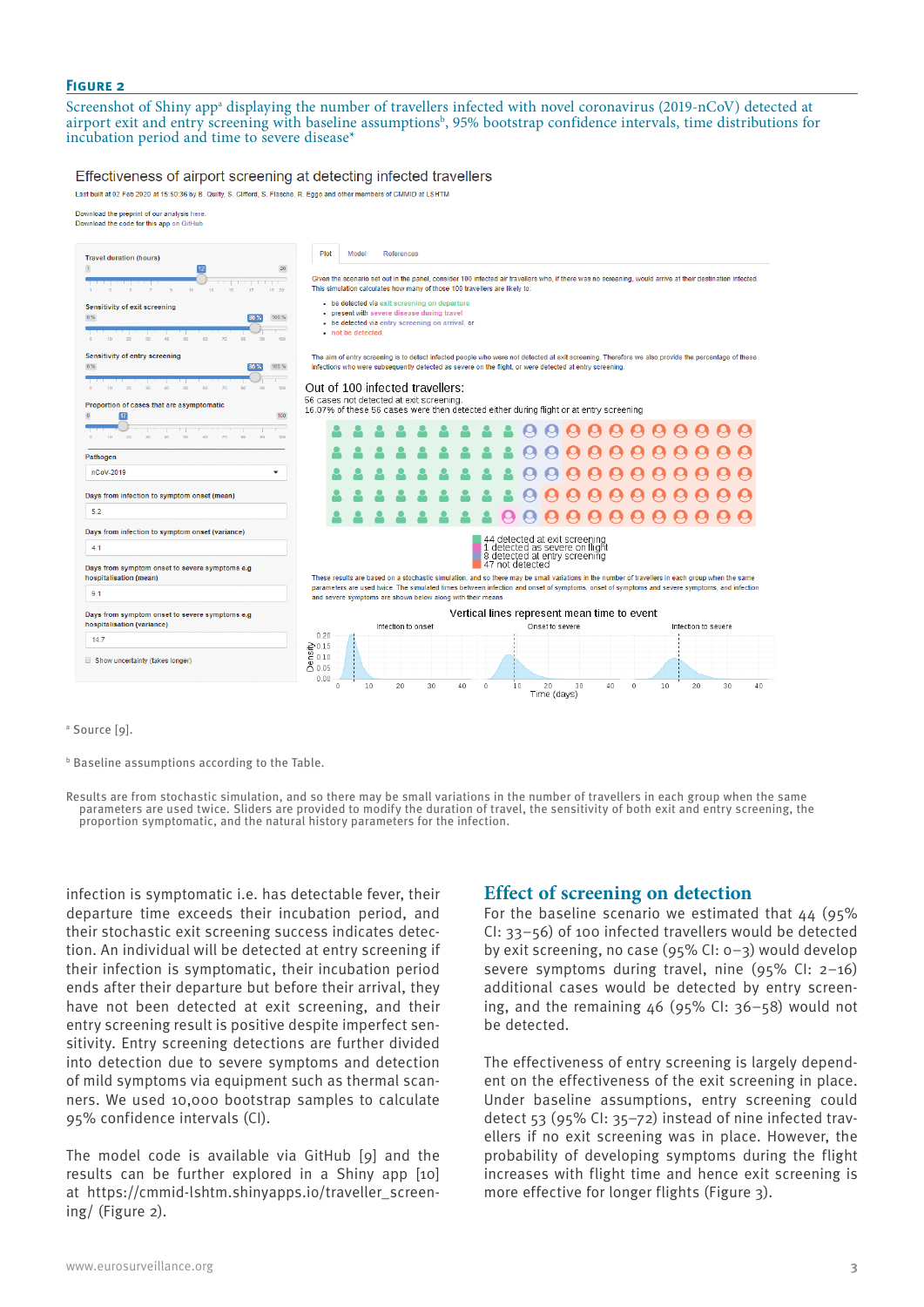## **Figure 3**

Probability of detecting travellers infected with novel coronavirus (2019-nCoV) at airport entry screening by travel duration and sensitivity of exit screening



Each cell is a mean of 10,000 model simulations. Other parameters (incubation period, symptom onset to hospitalisation period, and proportion of asymptomatic infections) were fixed at baseline assumptions (Table). Intervals are probabilities of detection, binned at increments of  $10\%$  (0-10%,  $10-20\%$ , etc.).

Syndromic screening designed to prevent infected and potentially infectious cases entering a country undetected is highly vulnerable to the proportion of asymptomatic infections and long incubation periods. If our baseline scenario is modified to have 0% asymptomatic 2019-nCoV infections and 100% sensitivity of entry screening, the incubation period will need to be around 10-fold shorter than the period from symptom onset to severe disease (e.g. hospitalisation) in order to detect more than 90% of infected travellers that would not otherwise report illness at either exit or entry screening.

## **Discussion and conclusions**

As a response to the ongoing outbreak of the 2019 nCoV originating in Wuhan, exit screening has been implemented for international flights leaving China's major airports. Thermal scanning, which can identify passengers with fever (high external body temperature), allows for passengers exhibiting symptoms of 2019-nCoV infection to be tested before they board a plane. Similarly, entry screening for flights originating in the most affected regions may be under consideration at airports in regions in and outside China. We estimate that the key goal of syndromic screening at airports - to prevent infected travellers from entering countries or regions with little or no ongoing transmission - is only achievable if the rate of asymptomatic infections that are transmissible is negligible, screening sensitivity is almost perfect, and the incubation period is short. Based on early data from Li et al. [8], 2019-nCoV appears to have a shorter incubation period than severe acute respiratory syndrome (SARS), and a higher rate of asymptomatic infections [11]. Under generally conservative assumptions on sensitivity, we find that 46 of 100 infected travellers will enter undetected.

Entry screening is an intuitive barrier for the prevention of infected people entering a country or region. However, evidence on its effectiveness remains limited and given its lack of specificity, it generates a high overhead of screened travellers uninfected with the targeted pathogen [5]. For example, when entry screening was implemented in Australia in response to the 2003 SARS outbreak, 1.84 million people were screened, 794 were quarantined, and no cases were confirmed [12]. While some cases of 2019-nCoV infection have been identified through airport screening in the current outbreak, our estimates indicate that likely more infected travellers have not been detected by screening.

It is important to note that our estimates are based on a number of key assumptions that cannot yet be informed directly by evidence from the ongoing 2019 nCoV outbreak. The current outbreak has spread rapidly and early evidence suggests that the average disease severity is lower than that of SARS. This may also suggest a substantial proportion of asymptomatic cases. A recent analysis of a family transmission cluster is based on a small sample size but one in six infections was asymptomatic [11]; this is a major impediment for the effectiveness of syndromic screening. However, if asymptomatic cases were not infectious they would not pose a risk for seeding infection chains on arrival. To allow easy adaptation of our results as new insight becomes available in the coming weeks, we developed a free interactive online tool, available at https:// cmmid-lshtm.shinyapps.io/traveller\_screening/.

While the most up-to-date data on the incubation period or the time until recovery from 2019-nCoV infection have been used in this analysis, these figures are likely to change over time as more data become available. Unless the incubation period is only a small fraction of the duration of infection in relation to that of symptomatic disease, and fever in particular, syndromic screening is likely to detect an insufficient fraction of infected cases to prevent local infections. In addition, the sensitivity of airport screening for the detection of 2019-nCoV has not been evaluated. However, we chose conservative estimates and show that with reduced sensitivity, the effectiveness of syndromic screening would further decline.

In many international airports, information is provided to travellers from affected regions recommending action if they develop symptoms on or after arrival [13- 16]. Some countries, for example Japan, also require incoming passengers to complete forms detailing their past and future travel in order to aid tracing [17]. Due to the duration of the incubation period of 2019-nCoV infection, we find that exit or entry screening at airports for initial symptoms, via thermal scanners or similar, is unlikely to prevent passage of infected travellers into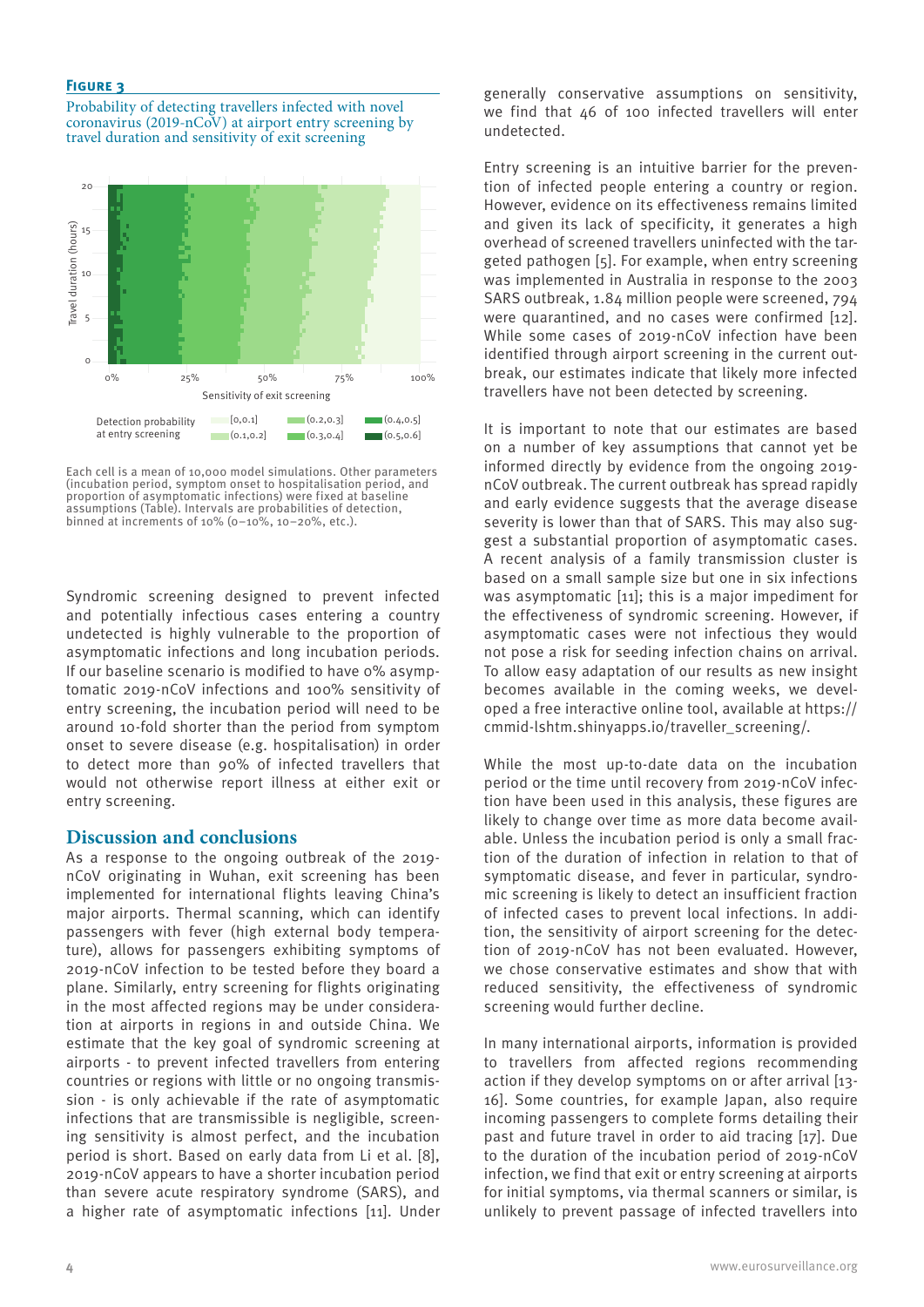new countries or regions where they may seed local transmission.

## \***Erratum**

Figure 2 was replaced on 7 February 2020.

## **Members of the Centre for the Mathematical Modelling of Infectious Diseases (CMMID) nCoV working group**

Yang Liu, Charlie Diamond, W John Edmunds, Sebastian Funk, Amy Gimma, James D Munday, Hamish Gibbs, Nikos I Bosse, Sam Abbott, Timothy W Russell, Petra Klepac, Mark Jit, Joel Hellewell.

#### **Acknowledgements**

SF and SC are supported by a Sir Henry Dale Fellowship jointly funded by the Wellcome Trust and the Royal Society (Grant number 208812/Z/17/Z).

RME acknowledges an HDR UK Innovation Fellowship (Grant number MR/S003975/1).

BJQ was funded by the National Institute for Health Research (NIHR) (16/137/109) using UK aid from the UK Government to support global health research. The views expressed in this publication are those of the author(s) and not necessarily those of the NHS, the NIHR or the UK Department of Health and Social Care.

*CMMID nCoV working group funding statements:*

Yang Liu (Gates (INV-003174), NIHR (16/137/109)), Charlie Diamond (NIHR (16/137/109)), Sebastian Funk (Wellcome Trust (210758/Z/18/Z)), Amy Gimma (Global Challenges Research Fund (GCRF) for the project "RECAP" managed through RCUK and ESRC (ES/P010873/1)), James D Munday (Wellcome Trust (210758/Z/18/Z)), Hamish Gibbs (NIHR (ITCRZ 03010)), Sam Abbott (Wellcome Trust (210758/Z/18/Z)), Timothy W Russell (Wellcome Trust (206250/Z/17/Z)), Petra Klepac (Gates (INV-003174)), Mark Jit (Gates (INV-003174), NIHR (16/137/109)), Joel Hellewell (Wellcome Trust (210758/Z/18/Z)).

#### **Conflict of interest**

None declared.

#### **Authors' contributions**

Conceptualisation: BJQ, SF, SC, RME; model formulation: SC, BJQ, SF; analysis: BJQ, SC; writing: RME, SF, SC, BJQ; app testing: RME and the Centre for the Mathematical Modelling of Infectious Diseases (CMMID) nCoV working group. The members of the CMMID nCoV working group contributed equally in processing, data cleaning, interpreting findings, testing the interactive tool, reviewing the manuscript and approving the work for publication. The order was assigned randomly.

#### **References**

1. World Health Organization (WHO). Novel Coronavirus (2019 nCoV) Situation Report-15. Geneva: WHO; 4 Jan 2020. Available from: https://www.who.int/docs/default-source/ coronaviruse/situation-reports/20200204-sitrep-15-ncov. pdf?sfvrsn=88fe8ad6\_2

- 2. Imperial College London. News / Wuhan Coronavirus. MRC Centre for Global Infectious Disease Analysis: News / Wuhan Coronavirus. London: Imperial College London. [Accessed 27 Jan 2020]. Available from: http://www.imperial.ac.uk/ medicine/departments/school-public-health/infectiousdisease-epidemiology/mrc-global-infectious-disease-analysis/ news--wuhan-coronavirus/
- 3. Reuters. Wuhan lockdown 'unprededented', shows commitment to contain virus: WHO representative in China. [Accessed 4 Feb 2020]. Available from: https://www.reuters.com/article/ us-china-health-who-idUSKBN1ZM1G9
- 4. Kucharski AJ, Russell TW, Diamond C. CMMID nCoV working group, Funk S, Eggo RM. Early dynamics of transmission and control of 2019-nCoV: a mathematical modelling study (preprint). Medrxiv. 2020. http://dx.doi.org/ https://doi.org/10.110 1/2020.01.31.20019901
- 5. Gostic KM, Kucharski AJ, Lloyd-Smith JO. Effectiveness of traveller screening for emerging pathogens is shaped by epidemiology and natural history of infection. eLife. 2015;4:e05564. https://doi.org/10.7554/eLife.05564 PMID: 25695520
- 6. Mabey D, Flasche S, Edmunds WJ. Airport screening for Ebola. BMJ. 2014;349(oct14 17):g6202. PMID: 25316030
- Pitman RJ, Cooper BS, Trotter CL, Gay NJ, Edmunds WJ. Entry screening for severe acute respiratory syndrome (SARS) or influenza: policy evaluation. BMJ. 2005;331(7527):1242-3. https://doi.org/10.1136/bmj.38573.696100.3A PMID: 16176938
- 8. Li Q, Guan X, Wu P, Wang X, Zhou L, Tong Y, et al. Early Transmission Dynamics in Wuhan, China, of Novel Coronavirus-Infected Pneumonia. N Engl J Med. 2020;NEJMoa2001316. PMID: 31995857
- 9. GitHub. Traveller Screening GitHub Repository. San Francisco: GitHub. [Accessed 5 Feb 2020]. Available from: https://github. com/bquilty25/airport\_screening
- 10. Chang W, Cheng J, Allaire JJ, Xie Y, McPherson J. shiny: Web Application Framework for R. R package version 1.4.0. 2019. [Accessed 27 Jan 2020]. Available from: https://CRAN.Rproject.org/package=shiny
- 11. Chan JF-W, Yuan S, Kok K-H, To KK-W, Chu H, Yang J, et al. A familial cluster of pneumonia associated with the 2019 novel coronavirus indicating person-to-person transmission: a study of a family cluster. Lancet. 2020;0(0):S0140-6736(20)30154-9. PMID: 31986261
- 12. Samaan G, Patel M, Spencer J, Roberts L. Border screening for SARS in Australia: what has been learnt? Med J Aust. 2004;180(5):220-3. https://doi.org/10.5694/j.1326-5377.2004. tb05889.x PMID: 14984341
- 13. European Centre for Disease Prevention and Control (ECDC). Advice for travellers: outbreak of a novel coronavirus 2019-nCoV. Stockholm: ECDC. 30 Jan 2020. Available from: https://www.ecdc.europa.eu/en/publications-data/ advice-travellers-outbreak-novel-coronavirus-2019-ncov
- San Francisco International Airport. Passengers arriving from Wuhan, China are being screened for the novel coronavirus. San Francisco: San Francisco International Airport. [Accessed 27 Jan 2020]. Available from: https://www.flysfo.com/ passengers-arriving-wuhan-china-are-being-screened-novelcoronavirus
- 15. Department of Health. Coronavirus: latest information and advice. London: GOV.UK. [Accessed 27 Jan 2020]. Available from: https://www.gov.uk/guidance/wuhan-novel-coronavirusinformation-for-the-public#advice-for-travellers-from-wuhan
- 16. DiGiovanni C, Conley J, Chiu D, Zaborski J. Factors influencing compliance with quarantine in Toronto during the 2003 SARS outbreak. Biosecur Bioterror. 2004;2(4):265-72. https://doi. org/10.1089/bsp.2004.2.265 PMID: 15650436
- 17. The Japan Times. Countries around world gear up response to new coronavirus. 2020. [Accessed 5 Feb 2020]. Available from: https://www.japantimes.co.jp/ news/2020/01/22/asia-pacific/science-health-asia-pacific/ countries-around-world-gear-response-new-coronavirus/
- 18. British Airways. Timetables. British Airways. [Accessed 27 Jan 2020]. Available from: https://www.britishairways.com/travel/ schedules/public/en\_gb
- 19. Priest PC, Duncan AR, Jennings LC, Baker MG. Thermal image scanning for influenza border screening: results of an airport screening study. PLoS One. 2011;6(1):e14490. https://doi. org/10.1371/journal.pone.0014490 PMID: 21245928